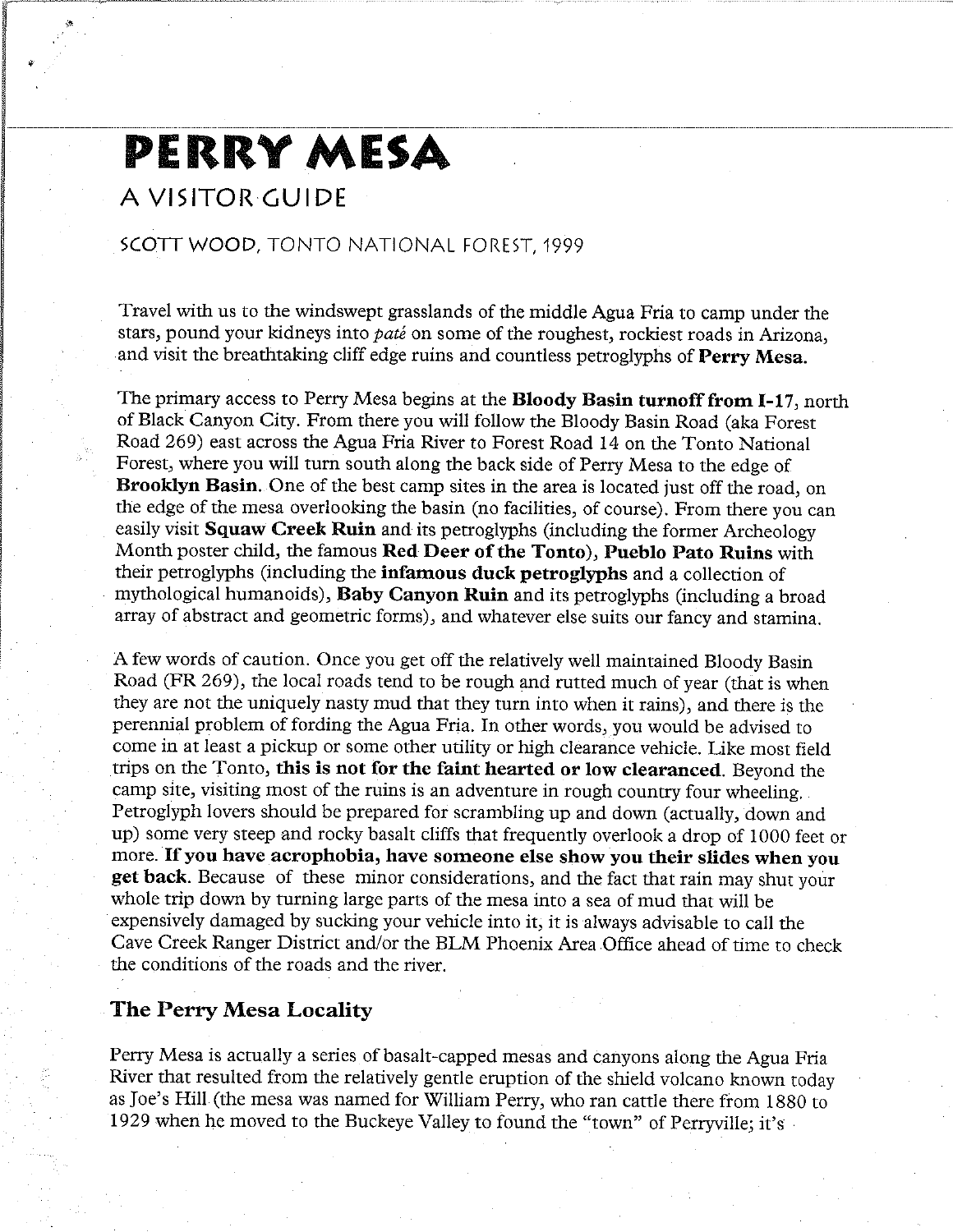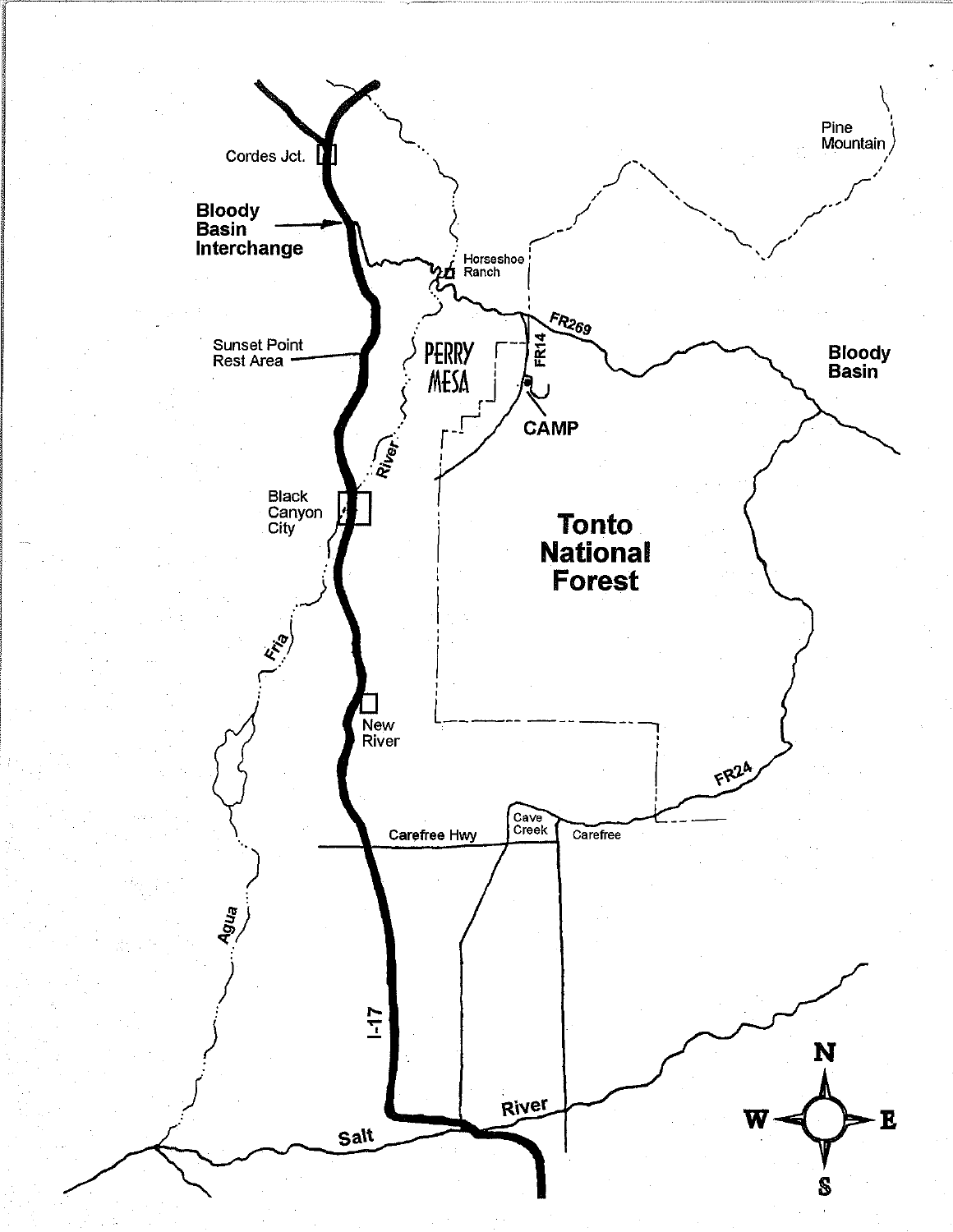anybody's guess who Joe was -- though he may have been the unknown sheepherder who left the collapsed remains of a small stone hut near the top of said hill). This mesacanyon complex covers an area of about 75 square miles, from 1-17 on the west to Hutch Mesa on the east and from Silver Creek in the north to Squaw Creek in the south. It contains one of the most fascinating groups of ruins in Arizona, among the best known and least studied, best preserved and most vandal-ravaged sites you are ever likely to see. It also has some of the most spectacular and enigmatic rock art in the Southwest. Unfortunately, very few of its many large ruins have ever been adequately mapped, much less intensively investigated; excavation data is available only from a handful of small sites. Nevertheless, a relatively large percentage of the mesa top has been surveyed, by the Museum of Northern Arizona in the 60's and 70's and by Prescott College and Southern Illinois University in the 70's. Although the surveys to date have been relatively haphazard or limited in focus, they have resulted in an inventory of over three hundred sites on both Forest Service and Bureau of Land Management land. Most recently, as part of a research and interpretive development partnership, the Forest Service and BLM contracted both a systematic sample survey of the entire mesa and an Overview of its archeology and culture history.

#### **The Agua Fria Grassland Ecosystem**

Perry Mesa constitutes the southern end of what is known as the Agua Fria Grasslands, a distinctive ecosystem covering several hundred square miles of BLM, Prescott, and Tonto National Forest land on either side of the Agua Fria River. At an average elevation of 3500-4000 feet, it is made up primarily of rolling tobosa grassland and juniper savannah cut by ribbons of riparian forest and patches of mesquite and catclaw. The soils, at least on Perry Mesa, are deep but rocky and often heavy with clay, but they offer surprisingly good potential for agriculture, as they hold moisture well (sometimes *too*  well!). It would have been a good place for farming corn and cultivating agave and it once swarmed with deer and antelope — which may be why Perry Mesa was the most densely populated part of the grassland ecosystem prehistorically. Still, it was no idler's paradise, since it would have been a poor place for harvesting fuelwood or construction timber, most of which probably had to come from Hutch Mesa or Pine Mountain to the east. It is also somewhat lacking in surface water  $-$  in many parts of Perry Mesa the closest drink would have been 1000 feet straight down. On the other hand, it possesses a unique rainfall regime in that it presents a sudden rise in elevation to storms tracking up the Agua Fria. The orographic effect this produces tends to capture a lot of rain and snow that might otherwise fall on the higher elevations to the north. As a result, the basalt traprock is usually well supplied with water for springs around the cliff edges and the tributaries draining the mesa into the Agua Fria tend to run water for months at a time (and in many cases were probably perennial in the not too distant past).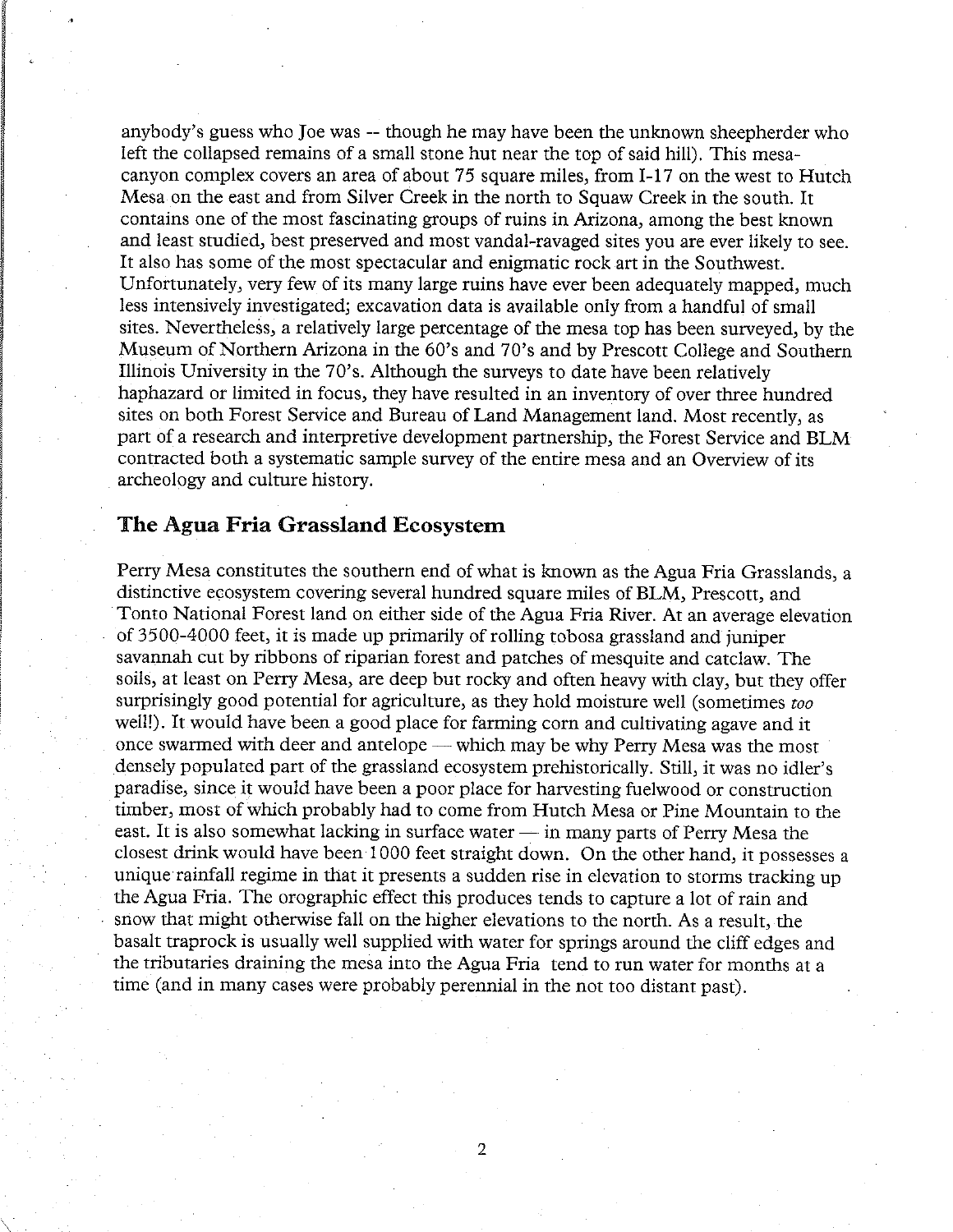#### **Perry Mesa Culture History**

I

Somewhat in contrast to the rest of the Agua Fria Grasslands, which has a relatively gentle but varied topography, there are only two kinds of land surface on Perry Mesa horizontal and vertical. For the most part, the Agua Fria River is almost inaccessible in the bottom of Black Canyon and offers little more than a (difficult) source of water and the occasional wide spot suitable for agriculture. It is in these few select spots along the river that we find the earliest inhabitants of the area - small colonies of Hohokam from the Salt River Valley. There are, of course, Archaic sites and projectile points scattered throughout the grasslands, but little evidence to date of any extensive occupation, except perhaps in the Badger springs area at the north end of Black Mesa. We suspect that there are also Paleoindian sites, given the presence of Clovis and other contemporary points in the upper Agua Fria drainage, but so far none have been found on Perry Mesa. We also suspect the presence of an indigenous Early Ceramic period population derived from the Archaic occupation, based on sites found near Mayer and in Bloody Basin, but, again, nothing has yet come to light from Perry Mesa itself. At any rate, the Hohokam colonies along the river are the first documented residents and our story, for the time being, will begin with them.

The Hohokam appear to have prospered, more or less, for some time, baking in the concentrating solar oven of basalt in the bottom of Black Canyon, but it didn't take too long (well, not more than a few centuries, anyway) before these folks discovered that the tributary canyons leading to the east up onto the mesa top had some special qualities of their own to offer. Most of them carry water year round ( or would have then) and many support a lush riparian vegetation and lots of wildlife. Near the mesa top, many of them also have natural rock tanks that can hold a year's worth of water. In addition, several of these contain small, neat patches of arable floodplain above the tanks which are suitable for *ak chin* types of farming. These tributary canyons are what probably led the first Hohokam colonists onto the mesa top sometime around 1000 AD. What they found on top was mile after mile of tobosa grassland, prickly pear, an occasional juniper, good soil, and large herds of pronghorn and deer. What they left was a mere handful of residential sites. Only one of these is of any great size, a pithouse village a quarter of a mile long on the eastern shoulder of Joe's Hill. Most of them are located on the open mesa top, well away from the edges, though an earlier pithouse occupation has been detected at several of the later cliff edge Classic period villages. One of the few things that help identify these earlier components is the presence of well-finished early Wingfield pottery types which dominate the Preclassic period in the Agua Fria drainage. On the other hand, Wingfield types continued to be made here well into the late 14th century. At least one of the Preclassic villages also contains a fairly substantial representation of Hohokam buffware and traded-in black-on-white pottery from northern Arizona.

The earliest and most common Hohokam sites on the mesa top are just small gathering/processing stations and temporary camps - a few sherds and lithics, bedrock metates, and petroglyphs. There are probably dozens of such sites on Perry Mesa, all but indistinguishable from the hundreds of similar sites dating to the later Classic period, many of which were probably used repeatedly throughout the duration of the occupation.

 $\hat{\mathcal{C}}$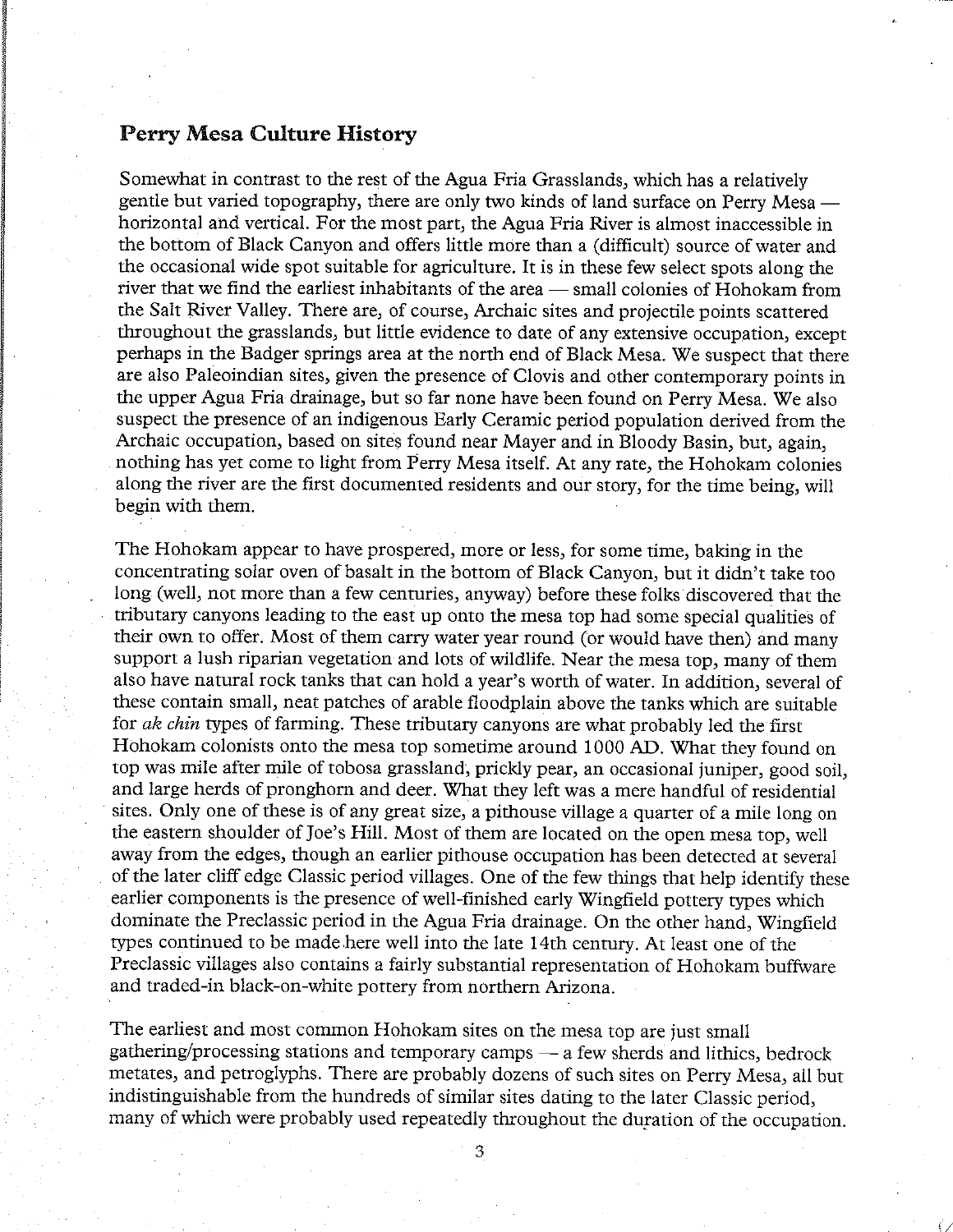

- 
- 150-200 rooms

### ON BLACK MESA

Badger Springs Ruin Richinbar Mine Ruin Black Canyon Fort

Squaw Creek Group

30-50 rooms 30-50 rooms 12 rooms

Squaw Creek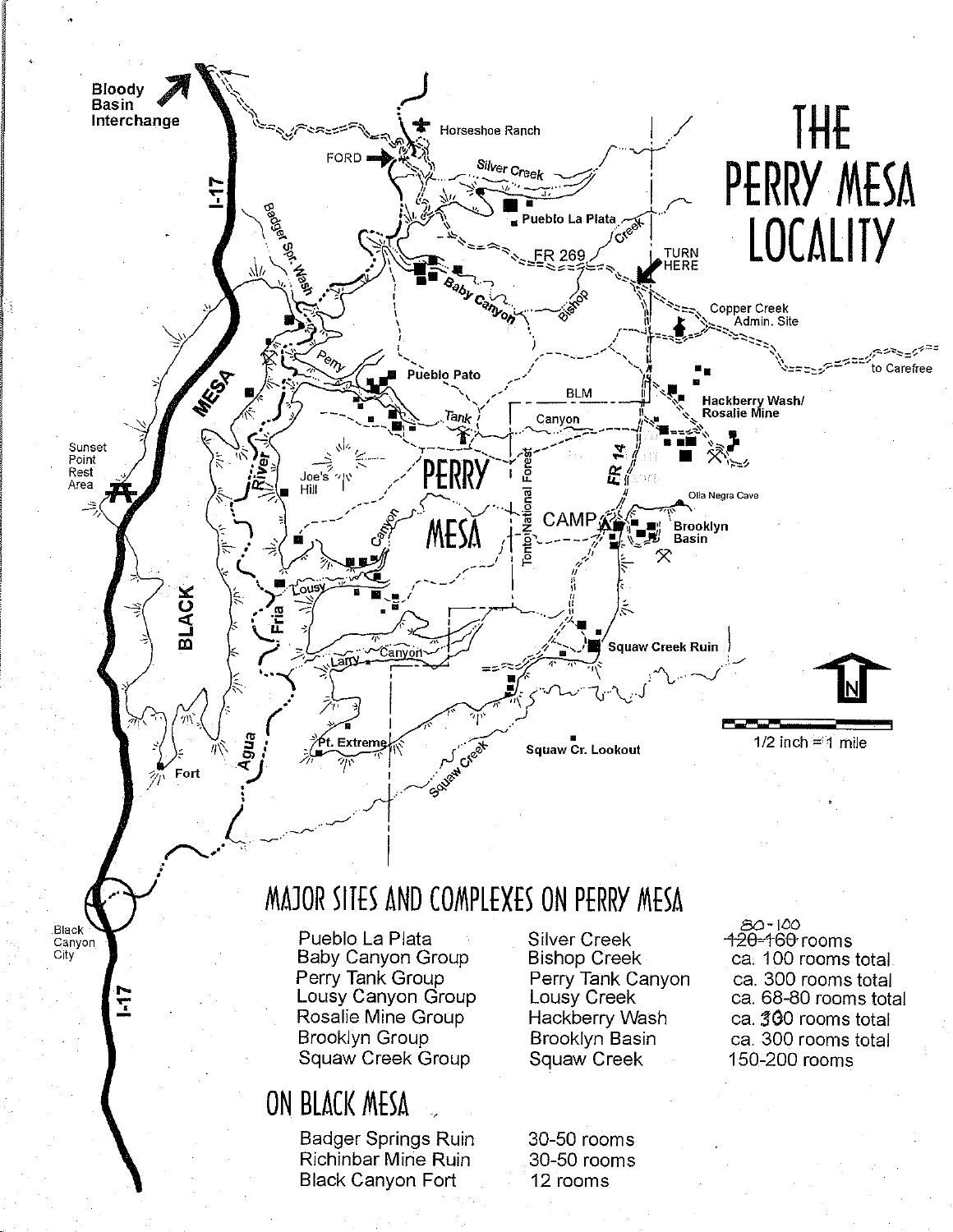These early sites seem to cluster around the natural tanks near the heads of the tributary drainages. Unfortunately, these were popular places from quite early on through to the historic period; some of the petroglyph styles seen at several of them are similar to Archaic styles seen elsewhere in central Arizona while others may be identified with ethnographic Piman and Yavapai. Still others appear to resemble some Hopi or Zuni designs.

By the late 12th and early 13th centuries, the population living on top of the mesas had abandoned pithouses in favor of surface masonry architecture and began spreading out. As population rose on the mesa, it would have quickly outgrown the capacity of the original *ak chin* fields. New agricultural strategies and technologies had to be developed or borrowed and employed in new environmental settings as newcomers were forced to make do with less desirable locations. This apparently led to a rather intensive development of runoff control agricultural facilities. The eventual result was the near total modification of large portions of the mesa top by the construction of numerous and complex field systems made up of a wide variety of runoff harvesting structures. Today, owing to the gentle slopes, centuries of silting up, and the dense grass cover, many of these are only visible from the air or after a fire. Along with this development went the construction of the hundreds of fieldhouses and tiny seasonal hamlets that are found everywhere on Perry Mesa. Of itself, this is nothing unique — such developments are common to most parts of central Arizona during the Classic period. What makes Perry Mesa so special is the concentration of large villages that flourished there in the late 14th century.

Based on the somewhat suspect evidence of pilfered surface collections and the leavings of particularly rabid pothunters, the earliest of these large settlements appear to have been founded in the early to middle 13th century, when most of the population on the mesa was scattered about in homesteads and small hamlets. Recently we have found that many of the full masonry villages are associated with earlier 13th century cobble and adobe walled compounds and "rancherias," settlements made up of separated individual cobble walled houses. The construction of the massive masonry room blocks for which Perry Mesa is famous seems to date exclusively to the 14th century (thought there are precursors in several of the local fortified sites built in the previous century). Of course, with as little controlled excavation data as we have for this area, we really don't know if they sprung up as a new innovation or built up gradually from smaller settlements, though there does seem to be a consistent pattern of association emerging between the bigger late Classic period sites and much smaller early Classic settlements. At any rate, by the mid 1300s it looks like most if not all of the Perry Mesa population was concentrated into seven nucleated communities, each made up of one or more large (30-50+ room) structures with a series of smaller satellites or outliers arrayed around them. The contemporary settlements on Black Mesa make up an eighth. With the exception of Black Mesa, these seven communities appear to have each controlled roughly equivalent territories from around the edges of the mesas and most are within easy one day round trip walking distance from each other. Each of the site clusters making up these communities contains at least 100 rooms (even the Lousy Canyon group, which includes at least one very large structure on a bench below the mesa top in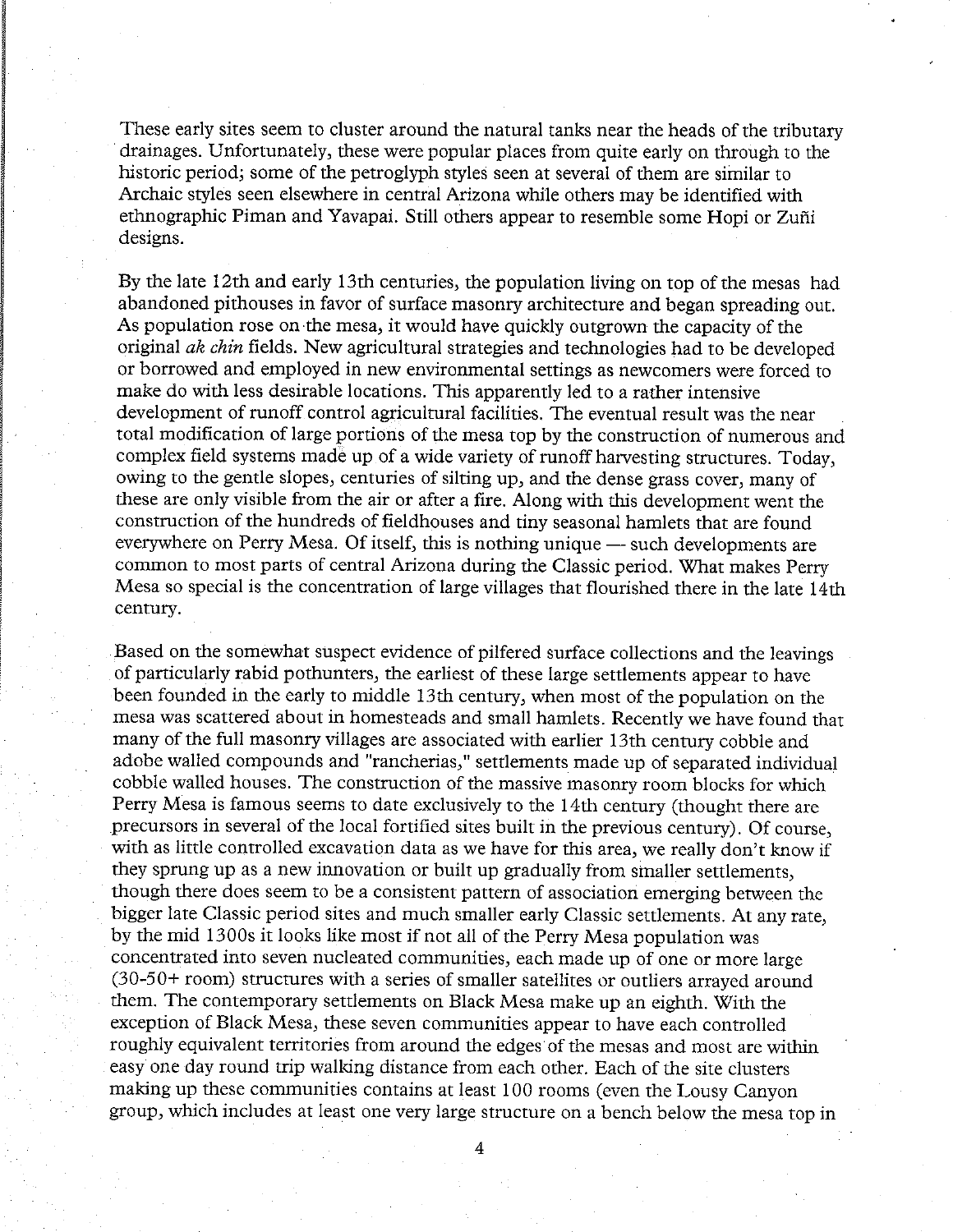Black Canyon). There is also a curious symmetry to their size  $-$  the two largest communities, Perry Tank and Brooklyn Basin, each contain over 300 rooms and are located along the central axis of the mesa on opposite sides. There are also two single structures that contain 75-100+ rooms located at opposite ends of the mesa.

All of the largest sites consist primarily of massive room blocks; in stark contrast to 13th and 14th century developments by the Hohokam and Salado to the south or east, there are very few true compounds among the later sites on Perry Mesa, though they are present during the early Classic period occupation. There are even fewer true "pueblos" (i.e. room blocks defining a large plaza) such as are found on the Colorado plateau. The architectural plan of these structures typically involves a compact block of contiguous rooms, usually a single storey in height. The rooms themselves are characteristically large and rectangular with doorways (when present) in the center of the long walls, clay lined basin firepits just inside the doors, and two central roofing support posts on the long axis - a pattern established early on throughout the lower Verde and Agua Fria drainages with roots in the Hohokam Preclassic architectural tradition. 'The'rooms are generally laid out in irregular patterns but tend to be arranged so as to present a minimum number of exterior walls. Like the late 14th century Salado structures of Tonto Basin and Globe which they most resemble, there are very few doorways (usually none at all) through the outer walls. A few sites appear to have originally had such entrances but by the mid 14th century or so, they were pretty much all sealed up. Why the Perry Mesans would have done this is, of course, open to speculation, but to a culture lacking siege engines, the solid outer walls of such a structure would have made a formidable passive defense. From the outside these sites were accessible from the outside only by ladders. Once gaining access this way, one entered a suite of rooms through rooftop entryways; the only ground level doorways were between the rooms in a suite, hidden away inside. What they had then, were these foreboding blocks of thick double coursed or rubble filled basalt masonry sticking up like turrets along the curtain wall of cliffs that ring the mesa top like a medieval castle -- an astute observation that I would love to take credit for but which was provided by Capt. Jerry Robertson, USA (Ret.) of Sedona.

For the most part, the Perry Mesa villages appear not to have adopted the characteristic "community rooms," "kivas," and interior courtyards found in some sites in the nearby Verde Valley nor do they contain anything like the platform mound architectural forms of the Hohokam and Salado. Several of the larger structures may contain "ceremonial"/communal features, but they have yet to be positively identified at any Perry Mesa site and corroborative evidence from controlled excavation or even detailed mapping is sadly lacking. One site from the Lousy Canyon Complex appears to have a "community room" of sorts, but the recorders described it as a possible corral, a result of historic modification by Basque sheepherders. Others appear to have round rooms in amongst the rectangular but these are also the result of later modification, in this case by the Yavapai or Apache, who would often rearrange the walls of ruins to provide anchors or windbreaks for building brush wickiups. Several Perry Mesa sites have features similar to the so-called "dance plazas" found in the Verde Valley at such sites as the Clear Creek Ruin, but these are just walled courtyards attached to the room blocks - who knows what they were really used for?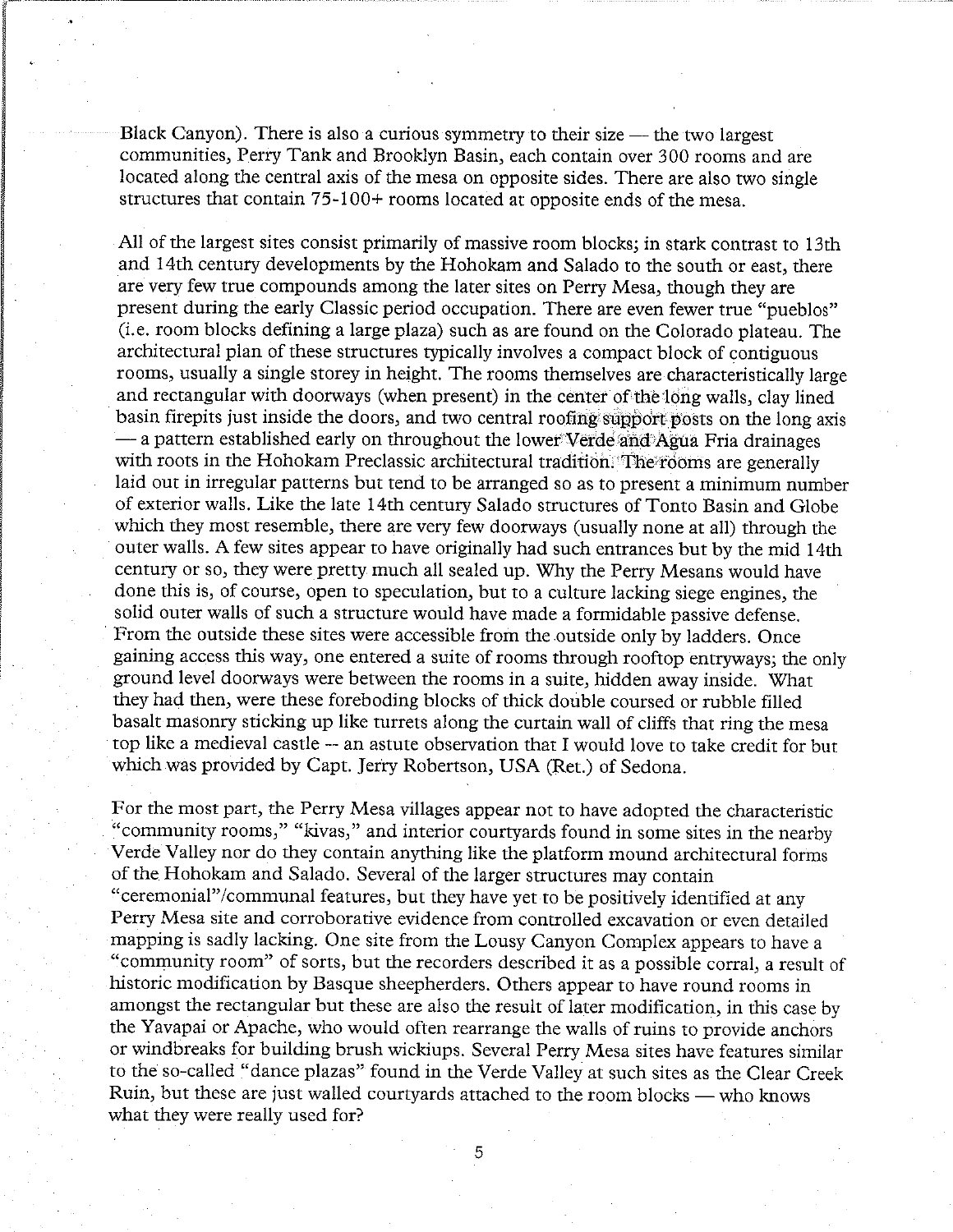While we have little controlled excavation, the extensive vandalism has opened up the interiors of many of the large sites for examination. Unfortunate as that is, it has allowed us to see a great deal of the architecture of these settlements. What we have seen indicates that they were made up simply of multiple replications of standard domestic residential and storage units - in other words, like late Salado sites, they appear to have no specific non-domestic or "ceremonial"/communal use architecture (but read on...). For the most part, then, the big sites on Perry Mesa appear to have been little more than densely packed and massively constructed hives. Since they aren't compounds, they are frequently referred to as "pueblos," despite the fact, as mentioned above, that they do not exhibit the requisite characteristics. A better term might be "caseron" (pl. "caserones"), a Spanish term meaning large house and implying the residence of an entire settlement. The term "pueblo" as it is used here, then, will more closely approximate its original definition, which can be roughly translated as "town" and will refer to groups of residential structures. As such, a Perry Mesa pueblo is not a single building but a complex of individual residences forming an apparent contemporary community. **Jasas**h

The sudden rise of the Perry Mesa pueblos in the 14th century has something of the appearance of a population boom. Obviously, without better excavation data it is difficult to make accurate assessments, particularly where the big sites are concerned, but the population level on the mesas during the period before about 1300 seems to have been relatively small. Perhaps coincidentally, at around 1275-1300 most of the area west of Perry Mesa  $-$  the upper Agua Fria, Bradshaw Mountains, and Prescott Highlands  $$ was abandoned, bringing about the demise of the Prescott Cultural Tradition as a recognizable entity. This was, for a long time, a flourishing tradition with roots deep in both the Hohokam tradition and that barely visible indigenous population of the mountainous Transition Zone known loosely as the Central Arizona Tradition. Based on a few scattered bits and pieces of information which have come to light in the last few years, this is the same "parent tradition" present at the end of the Archaic which also gave rise to the Sierra Anchans, the Salado, the lower and middle Verde folk, the Perry Mesans, and perhaps even the Hohokam themselves (at least in part). In any case, as the Great Drought set in, the Prescott area was abandoned; much of this population seems to have emigrated to the Verde Valley, but at least some portion of it appears to have considered the moisture retaining rich clay soils of Perry Mesa with its orographic rainfall pattern a viable option for resettlement. It seems reasonable to suggest, then, that a lot of the 14th century population increase on Perry Mesa may have been made up of Prescott folk.

Unfortunately, the operant word here is "may," since much of the evidence is largely circumstantial. If the Prescott folk came over in large numbers, they brought very little of their past with them. Prescott Plain pottery is relatively rare at most of the larger villages and the old traditional (and highly distinctive) Prescott Black-on-plain decorated forms had pretty much died out by 1300. On the other hand, there are several sites around the edges of the mesa (primarily forts) that probably date to the late 13th century and do have a lot of Prescott Plain and Wingfield Plain pottery similar to that found around the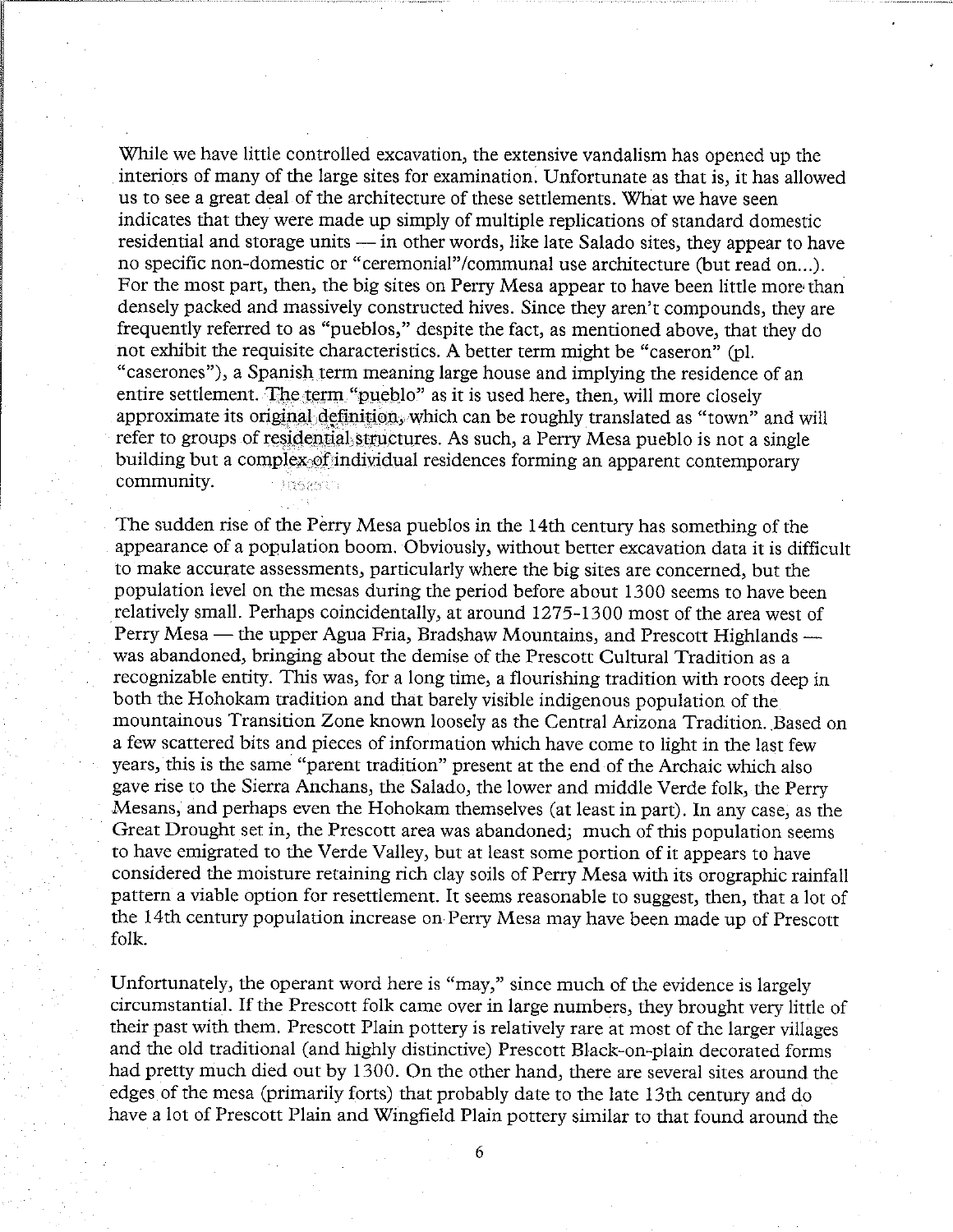Bradshaw mountains to the west — but more about this later. For the moment, lacking a large body of evidence one way or another, it must suffice to say that Perry Mesa did experience an apparent episode of population growth in the early 14th century and that there is some ceramic evidence suggesting that at least some of these people residing in the outlying settlements on the western edge of the Mesa included -- or had close ties to -- these people and others from the middle and lower Agua Fria. Otherwise, we know little about how it came about or who it involved.

#### **Settlement Patterns**

The basic structure of a nucleated Perry Mesa settlement involves a nucleus of one or two large caserones surrounded by an irregular ring of smaller satellite structures called, imaginatively enough, "outliers." For the most part, these outliers, which are often within hailing distance of the nucleus, appear to be primarily residential and are frequently substantial, often having up to 30 or so rooms. They are distinctly different from the readily recognizable fieldhouses, which are very much like fieldhouses anywhere in central Arizona. The smaller outliers may even hold a clue as to the architectural definition of social units on Perry Mesa, as they frequently involve pairs of one relatively large, presumably residential, room with a second smaller, equally presumably, storage room. The rooms in these pairs are frequently connected by a ground level doorway, with entry into the unit probably restricted to roof entry into the residential room only. Where the larger sites have been adequately mapped, this arrangement appears to hold up fairly well as a building block for the structure of whole communities. If this bit of speculation stands the test of future analysis, it may indicate that the social/hierarchical differentiation of Perry Mesa society was fairly limited, at least within the individual communities of village size or smaller. Differentiation between communities, on the other hand, given the variation in size and structure between the "seven cities," is another question, however.

Another interesting aspect of the structure of the Perry Mesa communities is their association with surface modification features traditionally known as "racetracks." While the usual prehistoric "ceremonial" /communal architectural features of central Arizona appear to be lacking here, the large caserones, at least, all seem to be associated with large cleared exterior plazas and most have as well one or more cleared linear features that look like roads. These "racetracks" are relatively short and don't seem to go anywhere in particular or connect sites or follow any special directional alignment, and they are sometimes difficult to see on the ground. They stick out like sore thumbs from the air, however. The distribution of these features is apparently highly restricted; to date, only a few others are known outside of the Perry Mesa locality, one in Bloody Basin and one, possibly two, on Pofles Mesa east of the Mazatzals, and a couple in the Hackberry area south of Camp Verde. The origins and use(s) of these features remain open to debate, but they do bring to mind such processionary ceremonialism as was practiced historically by the Zufii kachina societies, particularly the Shalako. They may even represent an evolved form of the well known Hohokam ball court, several of which are known from Preclassic sites along the Agua Fria. An alternative explanation might be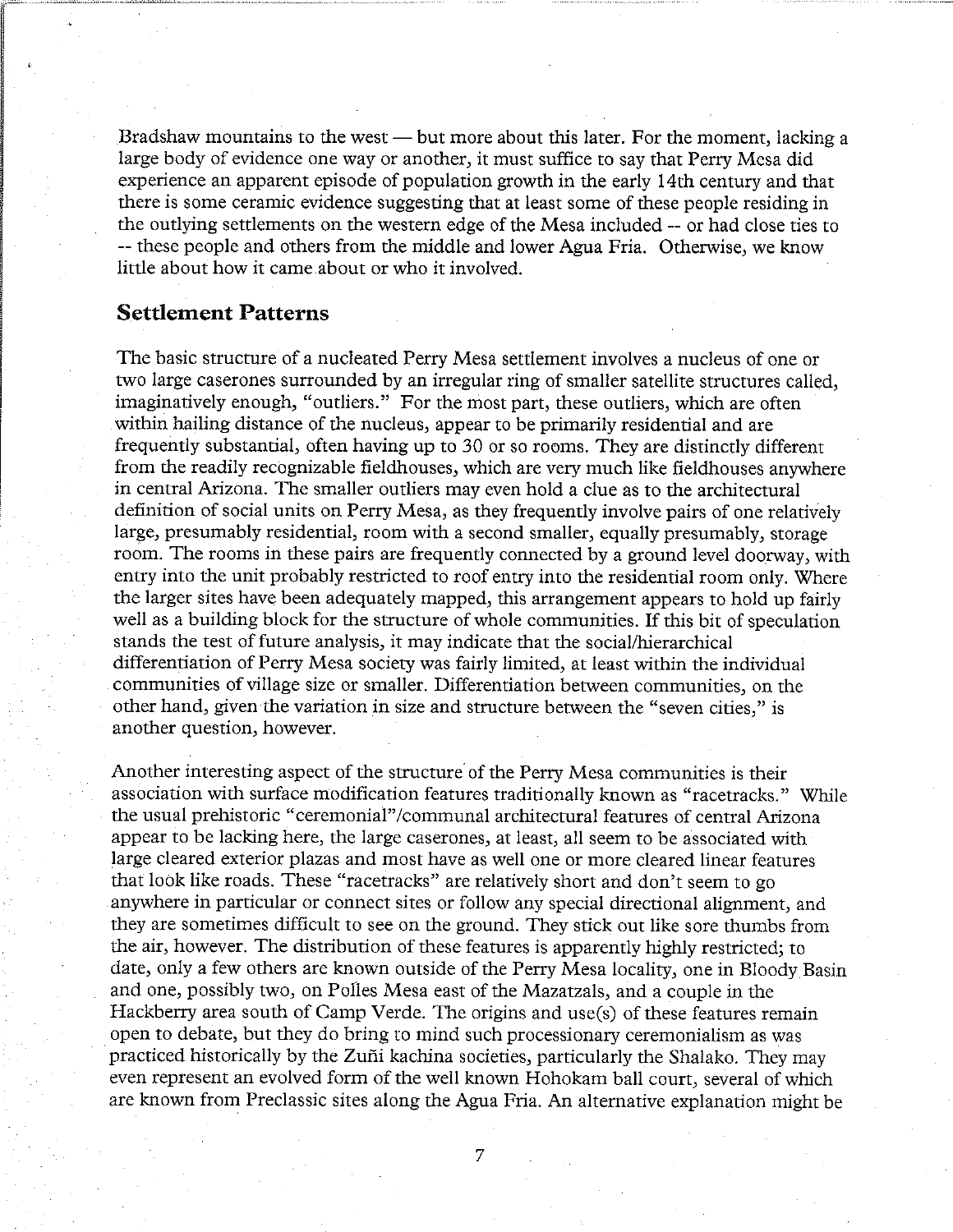that they were built as fuelbreaks to protect villages from rampaging grass fires ... or have I worked for the Forest Service too long?

Getting back to the larger picture, five of the seven nucleated communities on Perry Mesa proper were located on or near the mesa edge overlooking the canyons of Silver Creek, Bishop Creek (Baby Canyon), Perry Tank Wash, Lousy Canyon, and Squaw Creek. The other two are located on the eastern or "back" side of the mesa where the basalt soils become mixed with the decomposed granite of the lower foothills of Hutch Mesa. Despite the apparent similarity of all these locations, each one has a unique environmental character relative to soil types, slopes, exposures, and access to other plant and mineral resources. In a sense, all of the seven communities could have operated as a single organic unit to minimize agricultural risk, spreading their eggs among a variety of baskets, so to speak, by exploiting variability in the environmental parameters of production. Curiously (or perhaps not...) this pattern and the number of major components it entails, is roughly similar to that seen in late prehistoric and early historic contexts in the Hopi and Zuñi areas. There has been speculation over the years by some that a local polity or ethnic group structured into five to seven closely related individual communities represents an optimal decision making political structure. However, it remains to be seen whether or not the pattern described here will hold up under detailed analysis of site structure, dating, and artifact distributions.

Another potentially important aspect of the Perry Mesa settlement system is the network of forts and lookouts found around the edges of the mesa. They are not particularly numerous compared to the New River area or the Bradshaw Mountains or Prescott Highlands, nor do many of them appear to have been occupied much past the mid 1300s when the big caserones reached their maximum size, but they do seem to have housed a considerable population for a while. One possible function they may have served (the one illustrated here being a good example) could have been to provide "guard villages" for the less defensively built mesa top settlements of the early and middle Classic Period. Occupied by immigrants rather then locals, they may have provided eatly warning and initial contact to protect primary points of access, serving the established Perry Mesa population in much the same way as the Tewa occupants of Hano once served the Hopi village of Walpi. The fact that the pottery on these sites (including the one illustrated, while it still had some...) was primarily Wingfield and Prescott while the majority of the mesa top settlements preferred Verde-style plainwares and Gila/Salt Redwares may even support this analogy. Military service may have been the price of admission to Perry Mesa society. Eventually, these facilities were abandoned (as was the use of Wingfield and Prescott pottery); perhaps as people were concentrated into the more easily defended caserones and as the immigrants became more fully assimilated into the general population. In any case, whatever speculative interpretation you want to invoke to explain them, the rise and fall of the fortified site type and the development of the massive caserones during the period between 1275 and 1350 is fairly typical of patterns throughout central Arizona during this period, which was characterized by evidence of both recurrent violence and rapid organizational change and experimentation as everyone was reacting to changes in rainfall and runoff predictability.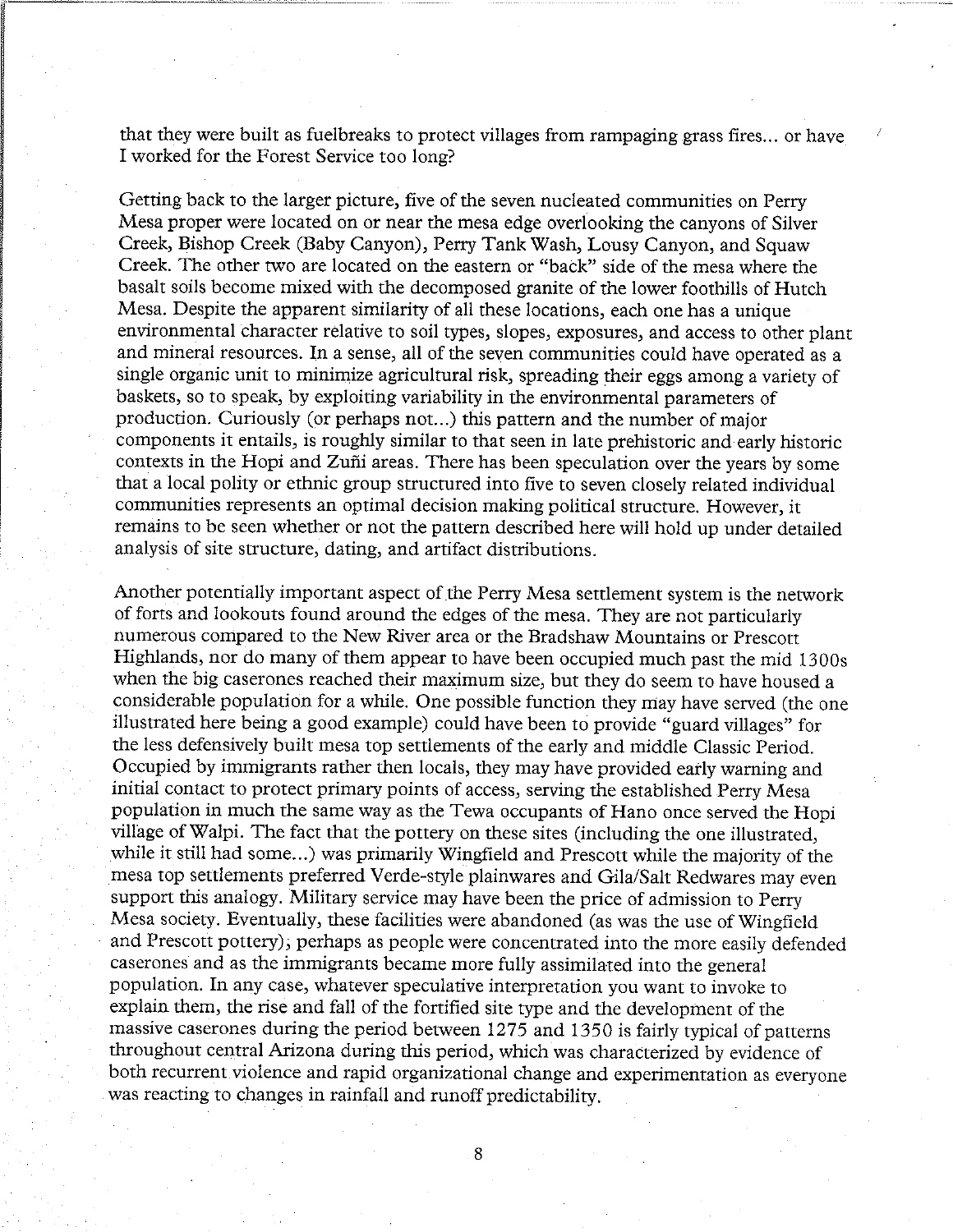What is not so typical, however, is how the entire 14th century Perry Mesa complex may have operated as an integrated defensive unit -- Robertson's "castle." Analysis of the locations of these sites compared with routes of access onto the mesa top suggests that nearly every approach is covered and the distribution of forts and fortified lookouts could have provided early warning with sufficient time to gather forces from multiple villages to repel or entrap an attack from nearly every possible direction and particularly from the south. Two of the most important lookouts are located off of the mesa on nearby high points that could only have been selected for their ability to provide critical line of sight connections at either end of the settlement system.

#### **The Perry Mesa Tradition**

**ISANYA MENGENYA KATA** 

So, who were these people? Good question. Too bad we don't have a good answer to go with it. Instead, we call them the "Perry Mesa Tradition" and trace their origins back to the equally nebulous "Central Arizona Tradition." Not terribly satisfying, but it at least gives us something to call them and recognizes the unique character of their society.

Architecturally, the Perry Mesa Tradition is most similar to contemporary developments in Bloody Basin, the lower Verde, Tonto Basin, and the Globe-Miami area, at least in the mid to late 14th century. Recent findings suggest that it also has the same underlying compound and rancheria traditions that characterize these other areas in the 13th and early 14th centuries. Certainly, the earliest sites on the mesa show clear similarities to Preclassic Hohokam sites in the greater Phoenix Basin. Burial patterns on Perry Mesa, based on the recollections of pothunters, were apparently the same as those in contemporary Salado, Hohokam, and Sinagua societies. They used the same % grooved axes and tabular rhyolite mescal knives common to both Salado and Hohokam and built the same type of "brush kitchen" style roasting pits commonly found in the lower Verde and Tonto Basin as well as elsewhere throughout central and southern Arizona.

Ceramically, the characteristic polished redwares of later Perry Mesa sites is virtually indistinguishable from Salt Red, implying close ties with the Hohokam of the Salt River Valley. On the other hand, similar pottery is also found in the Verde Valley. However, Perry Mesa redwares are very rarely smudged, a characteristic which sets them apart from all other central Arizona ceramic traditions. The Perry Mesa folk appear to have had no indigenous decorated ceramic industry at all, at least until they began to make some Gila and Tonto Polychrome in the mid 14th century. In fact, the most common reported decorated type from the late sites there is Gila Polychrome. This, along with the occasional presence of Fourmile Polychrome from the eastern Mogollon Rim country, implies a fair amount of trade to and through the Salado. However, there is also a lot of Jeddito Yellow Ware and a bit of Winslow Orange Ware on Perry Mesa. While these types are also found in Salado contexts and could have been derived from that trade link, they are also known to have formed the backbone of another ceramic trade link between the Hopi, Sinagua, and Verde Valley communities, in which context they are very rarely found in association with Gila Polychrome (neither Gila Polychrome nor Fourmile Polychrome are found in the Verde Valley -- or any farther north along the Verde River than Fossil Creek). Curiously enough, though, analysis of Yellow Ware from Perry Mesa

 $\alpha$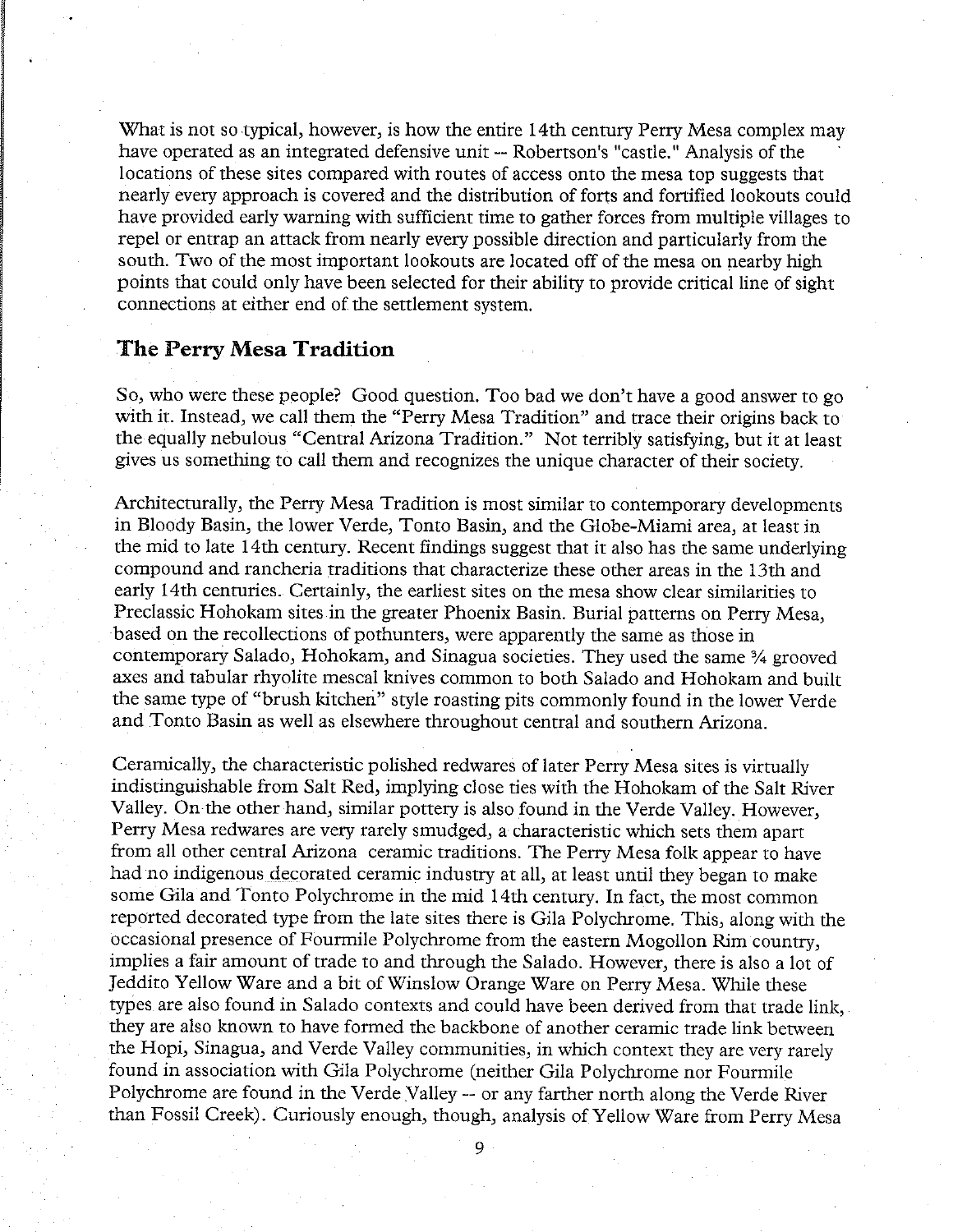indicates that it was in fact derived from the Verde Valley connection, as most of it seems to have come from the Hopi town of Awat'ovi (most Yellow Ware in Salado contexts came from one or more of the other Hopi towns). Thus, we have on Perry Mesa a ceramic trading pattern with distributional similarities to that of the Verde Valley but an assemblage whose selection of types is more closely parallel to that of the Salado.

To make a long story short the origins and ultimate identity of the Perry Mesans are still waiting to be determined archeologically, though there are clear indications that they began with and retained some very strong connections to the Hohokam. At best we can say that they formed part of a distinctive group of local traditions centered on the lower Verde River between the Agua Fria and the East Verde on the other side of the Mazatzals and from Fossil Creek down to Horseshoe Dam. Even so, despite the lack of controlled excavation, the extensive (though not all pervasive) damage done by pothunters, and the fact that we know even less about immediately surrounding areas, there is considerable archeological value to this place. Its geographic circumscription allows us to look at its many sites as a single settlement system with known boundaries, making it easier to see how the different individual settlements may have been able to work together as a social, political, economic, and military unit, one of many such units, each with its own developmental history and patterns of alliance and opposition to other groups, that we may soon be able to identify across the prehistoric Southwest.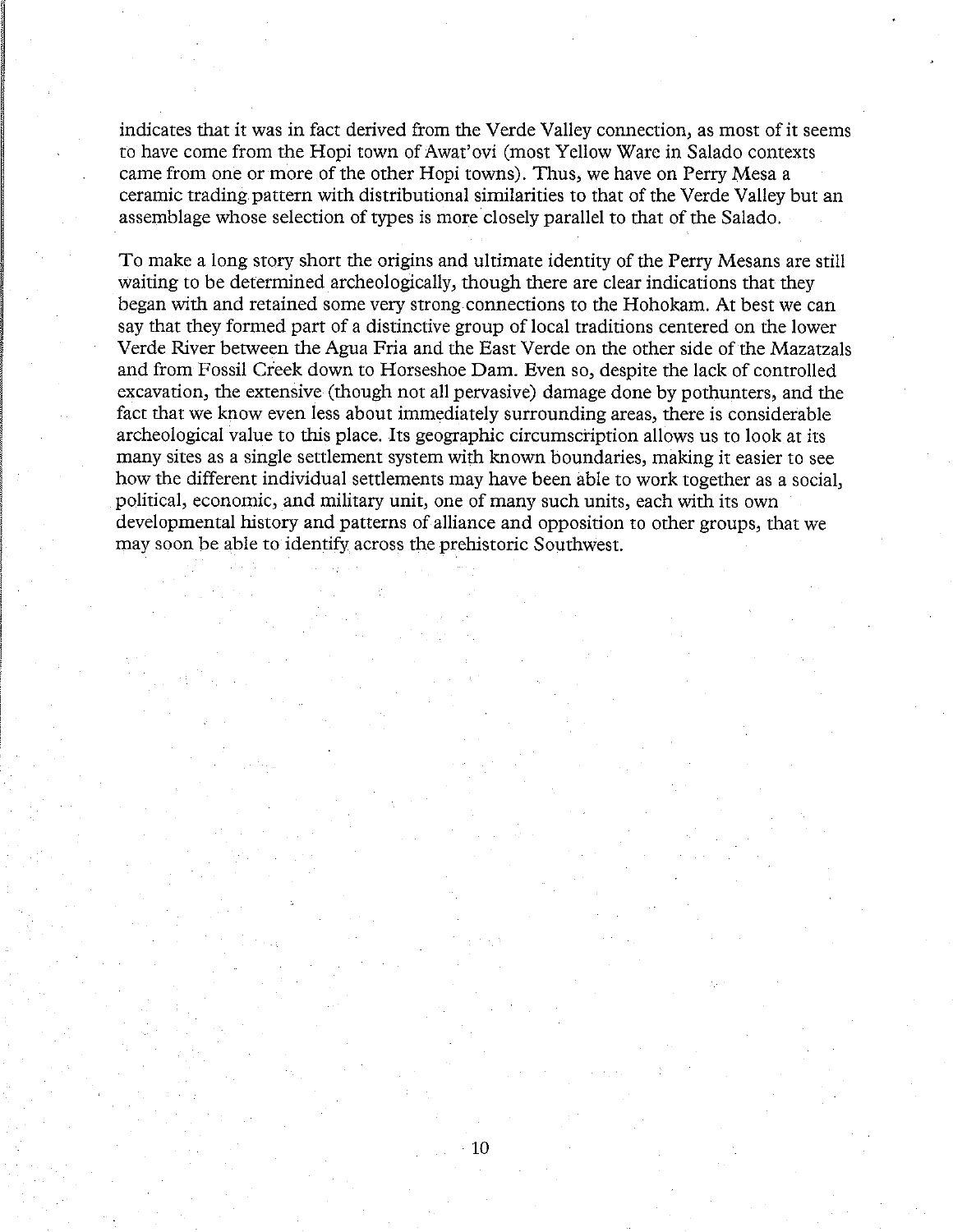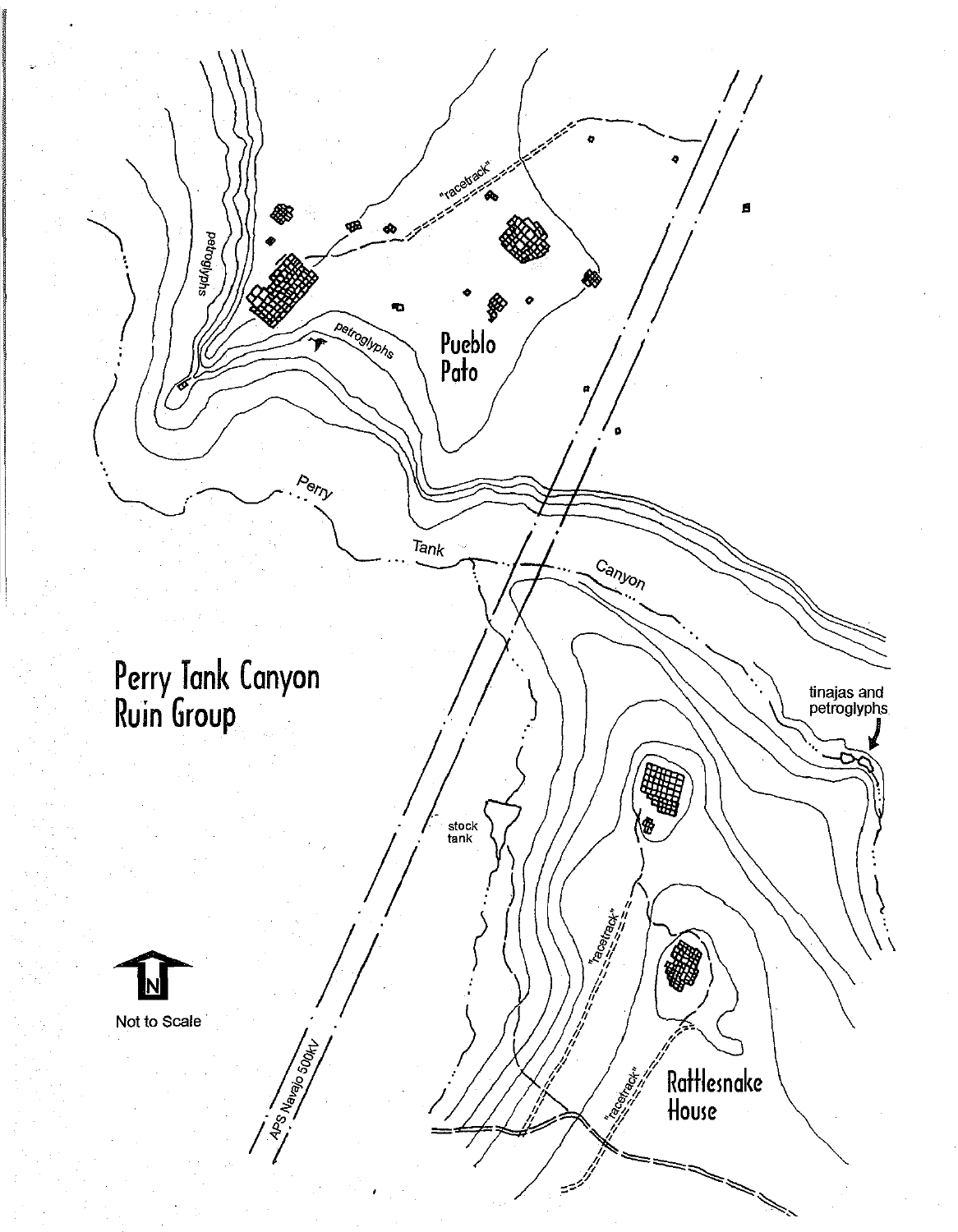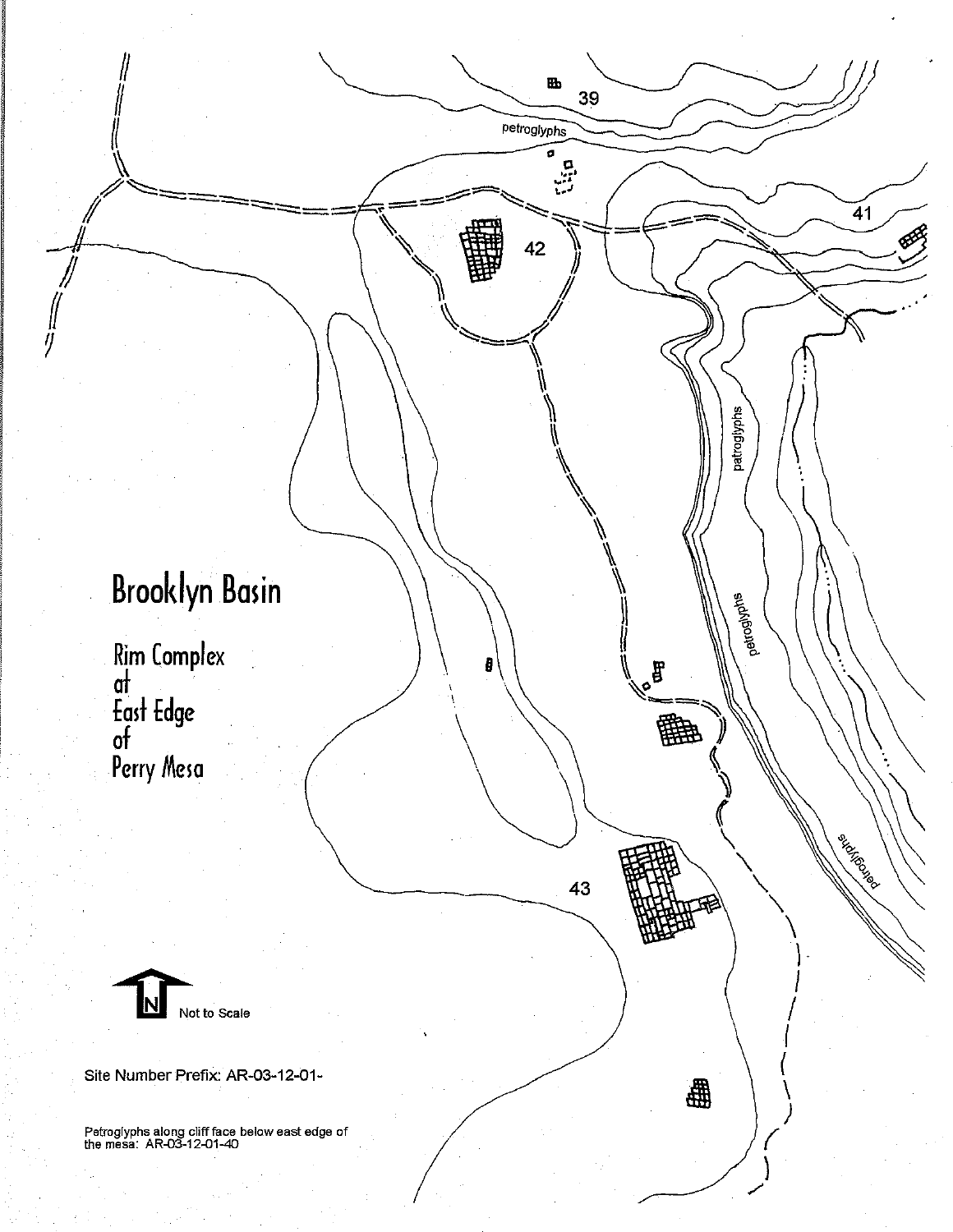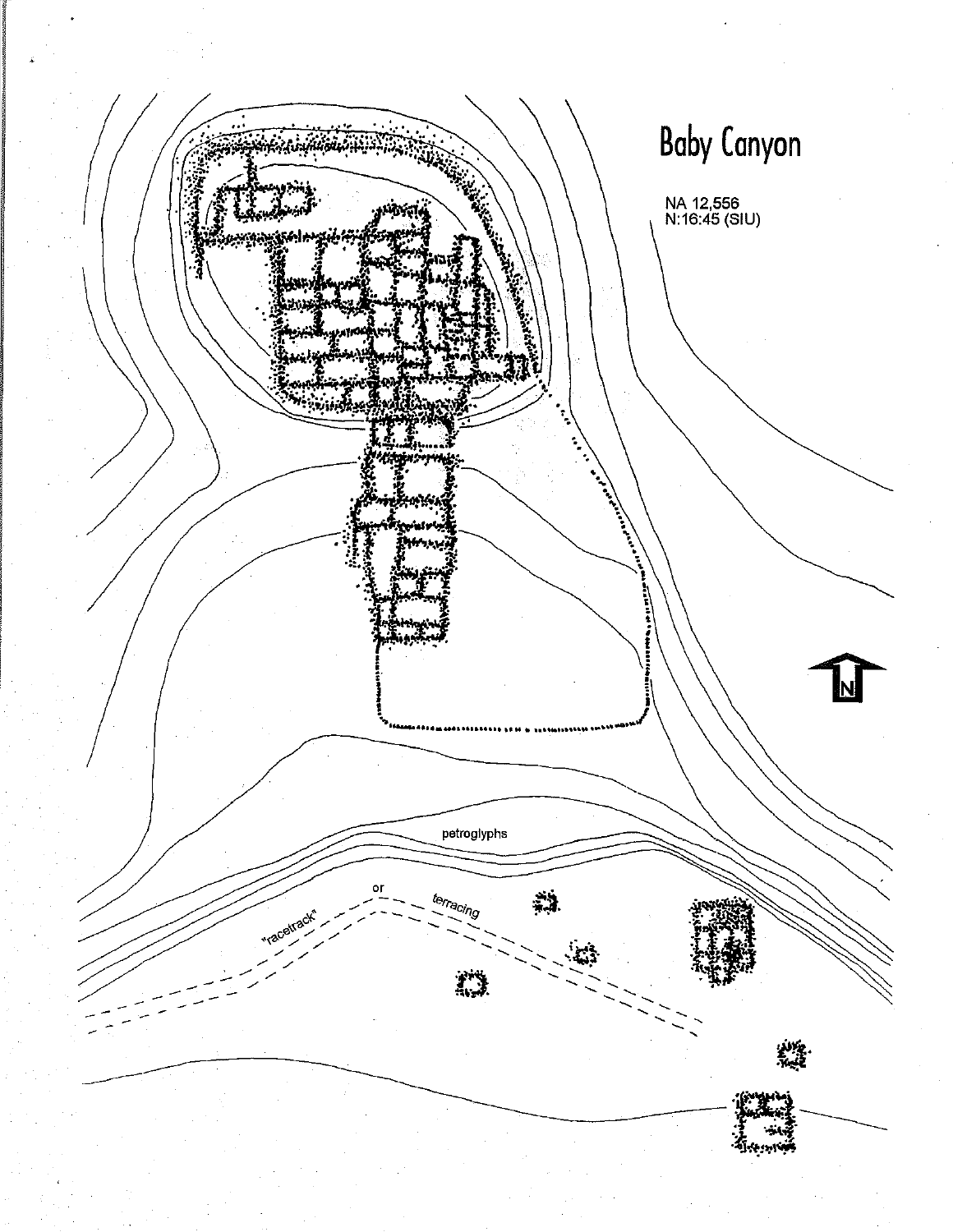

Fort on the Southern Tip of Black Mesa

NA 11,646<br>N:16:1 (SIU)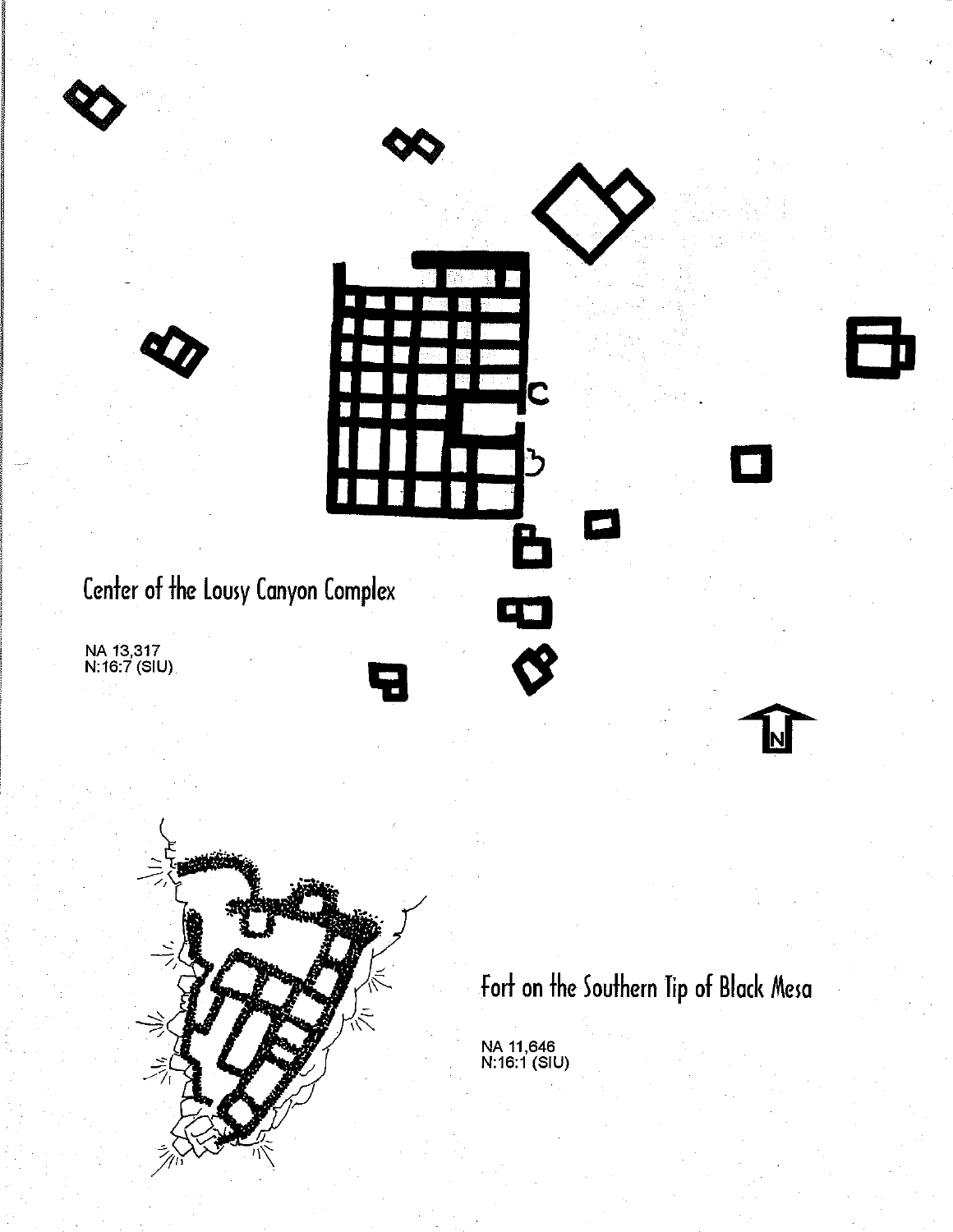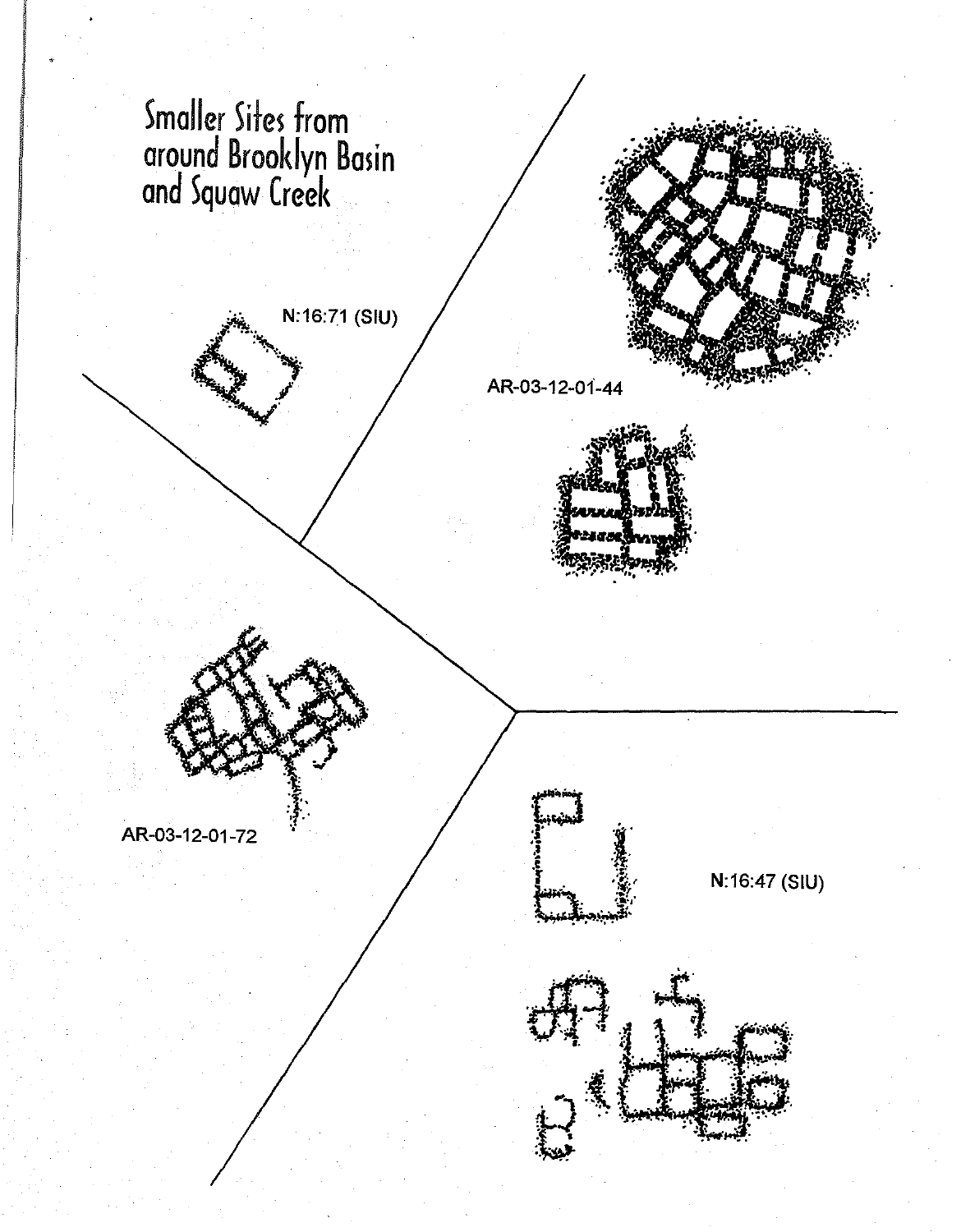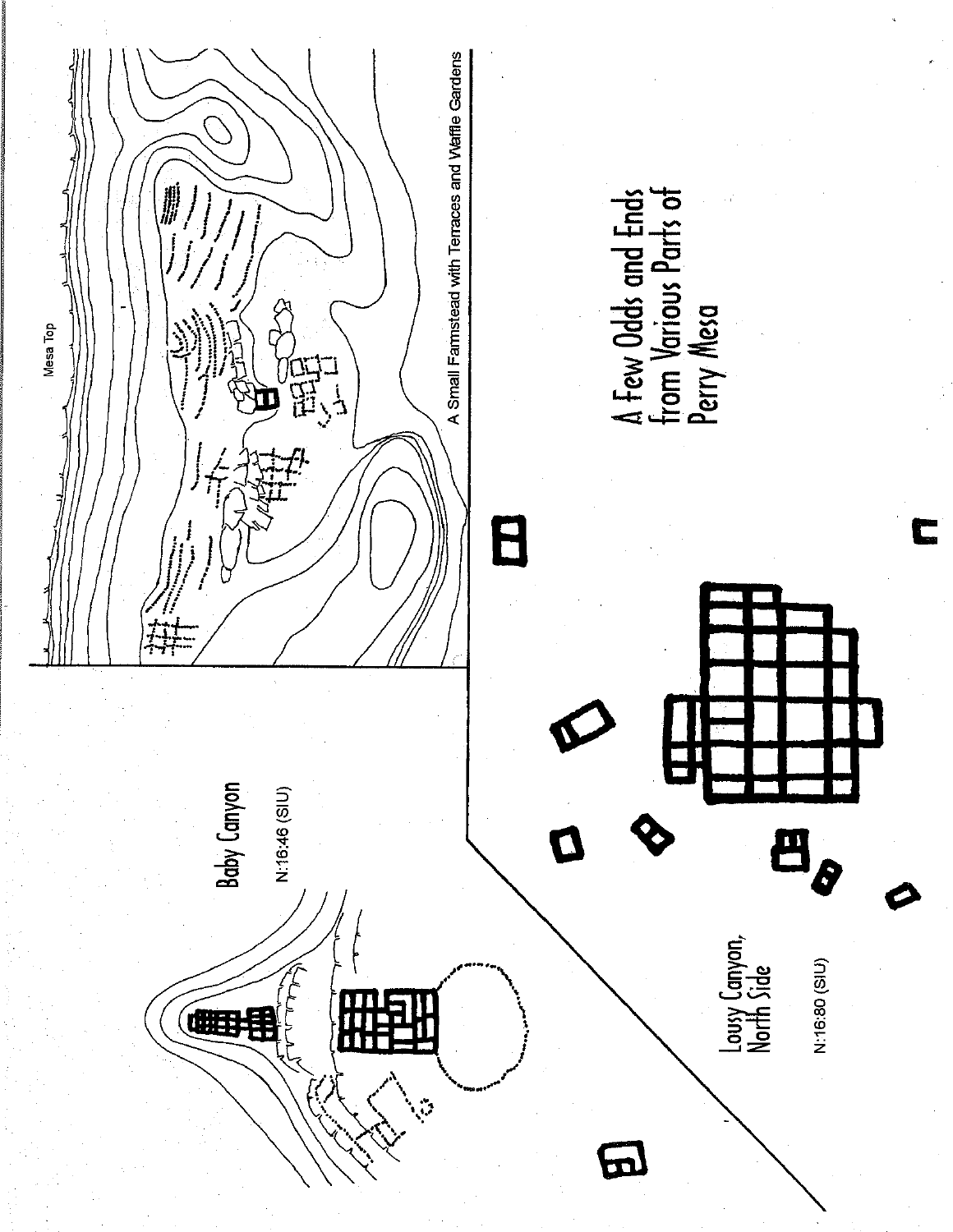

## Pueblo La Plata

A Major Center on the North Rim of Perry Mesa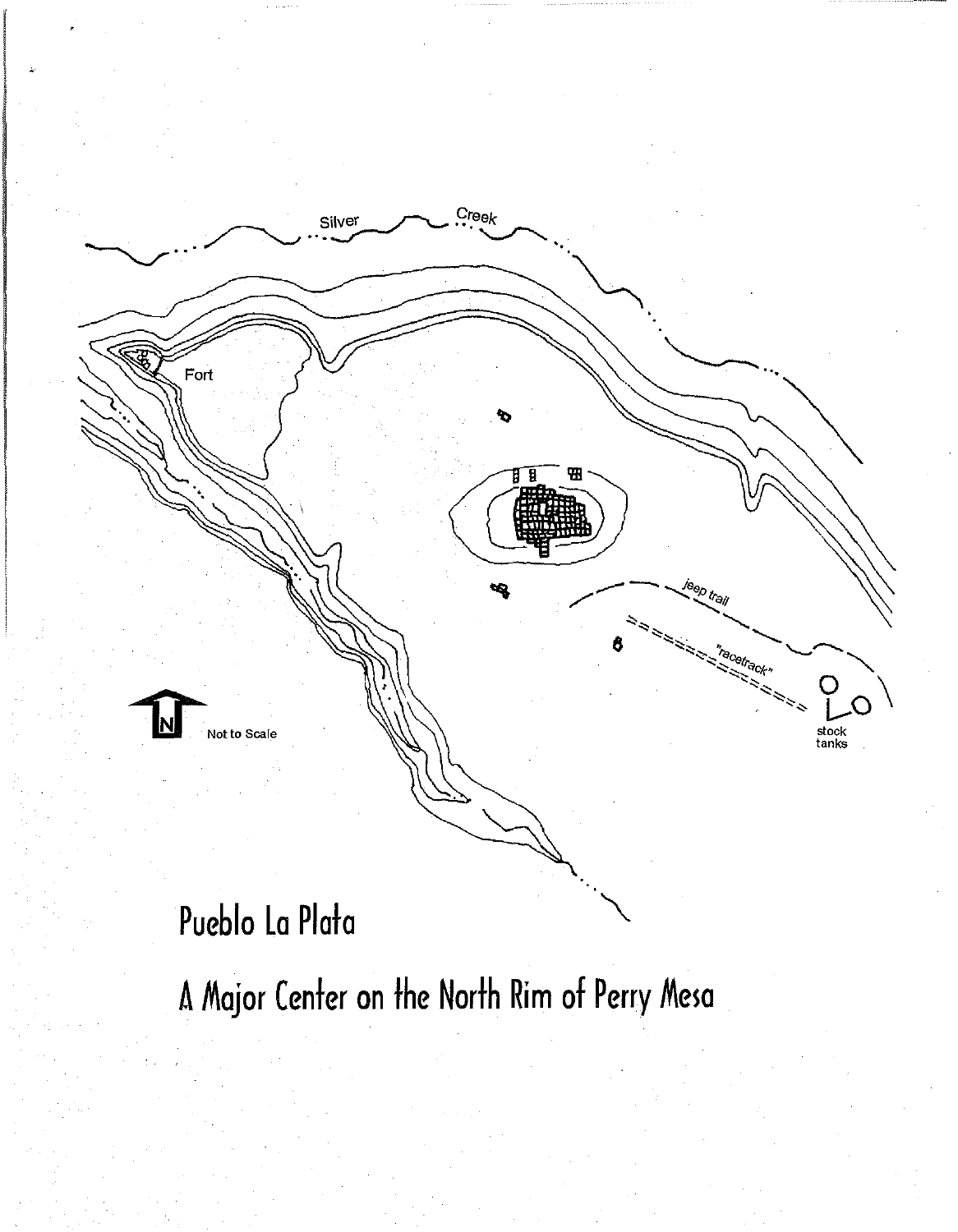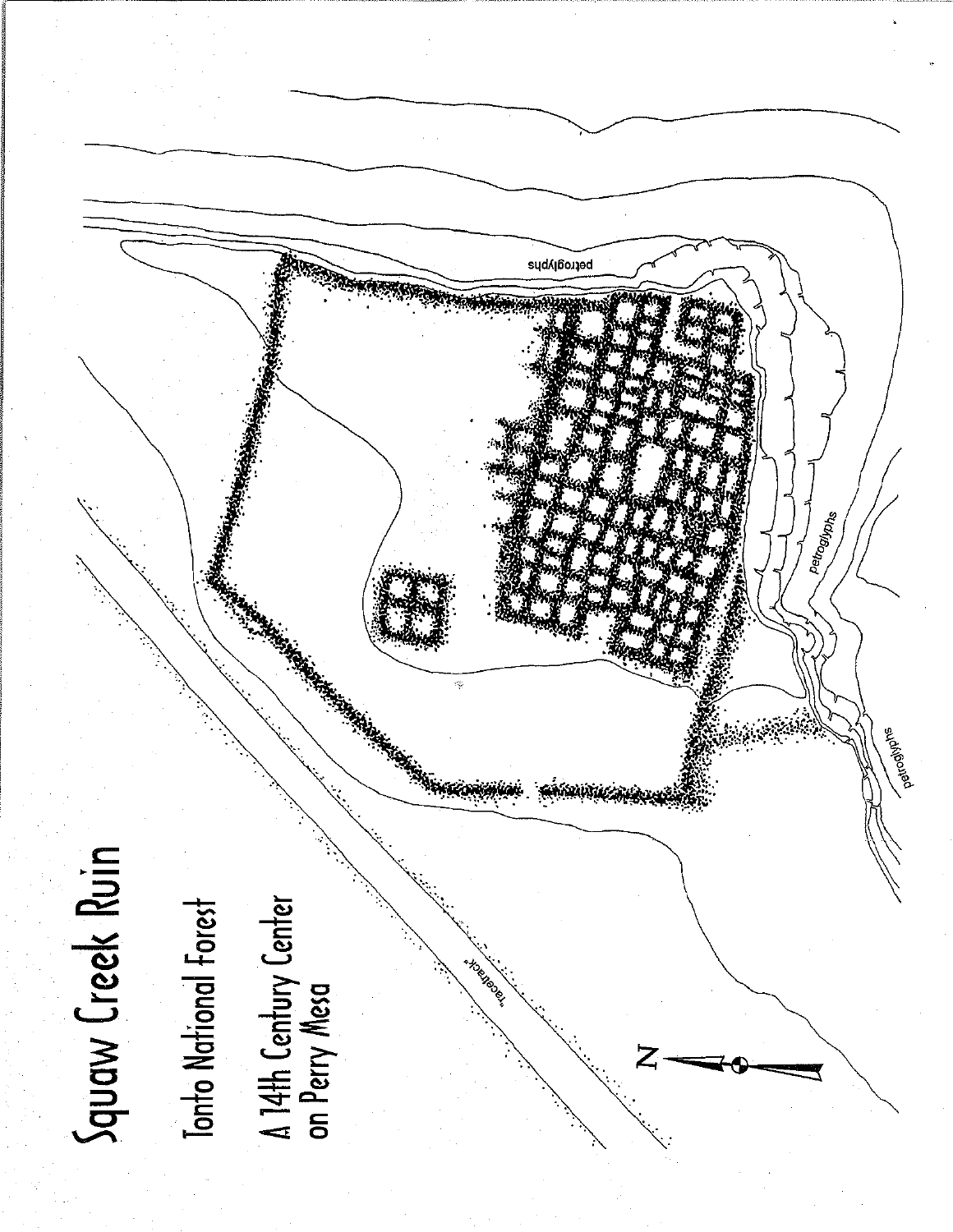**Perry Mesa Petroglyphs** 

### **Abstracts and Geometrics**



Baby canyon



Baby Canyon



Baby canyon





Baby canyon

Baby Canyon

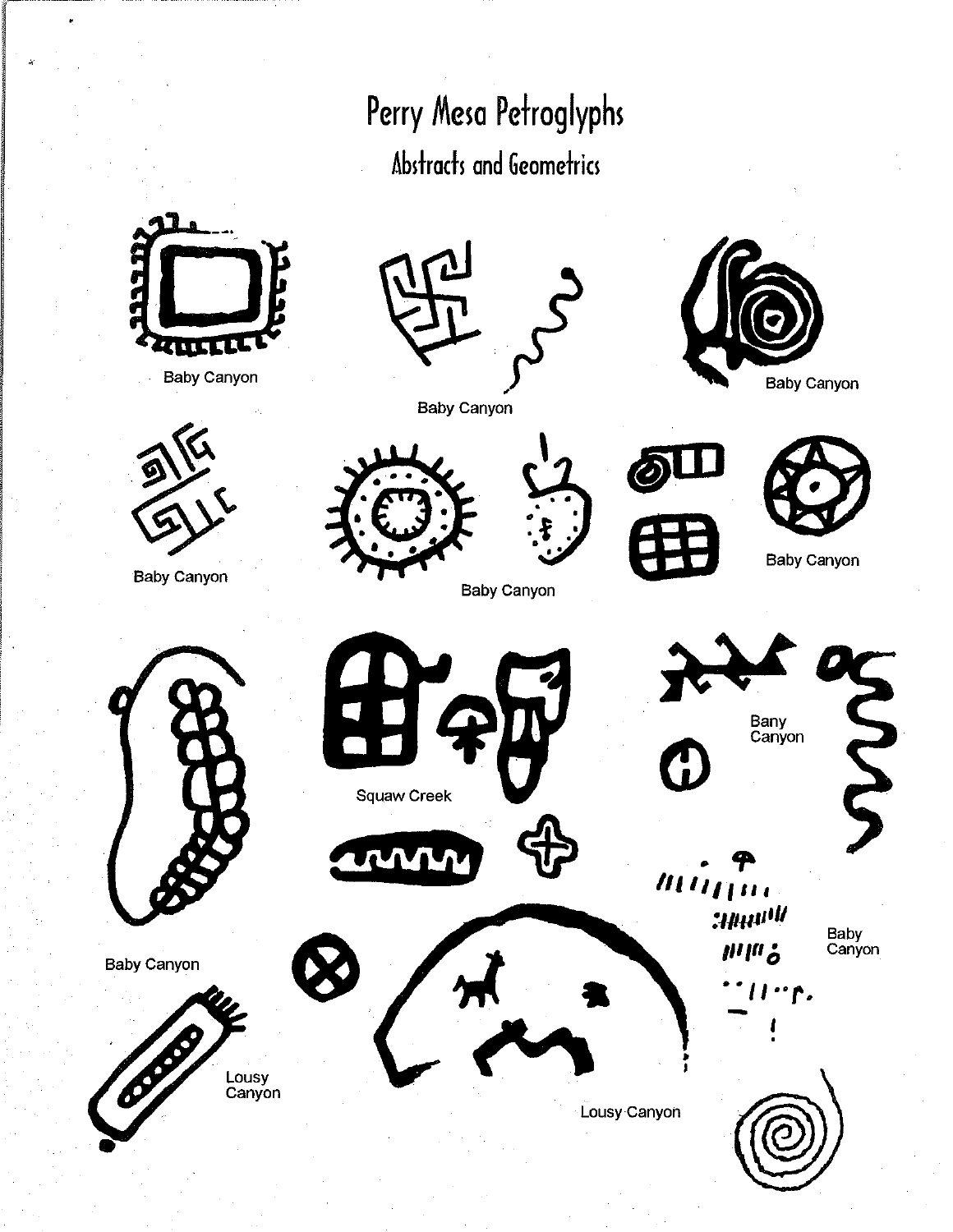### Perry Mesa Petroglyphs

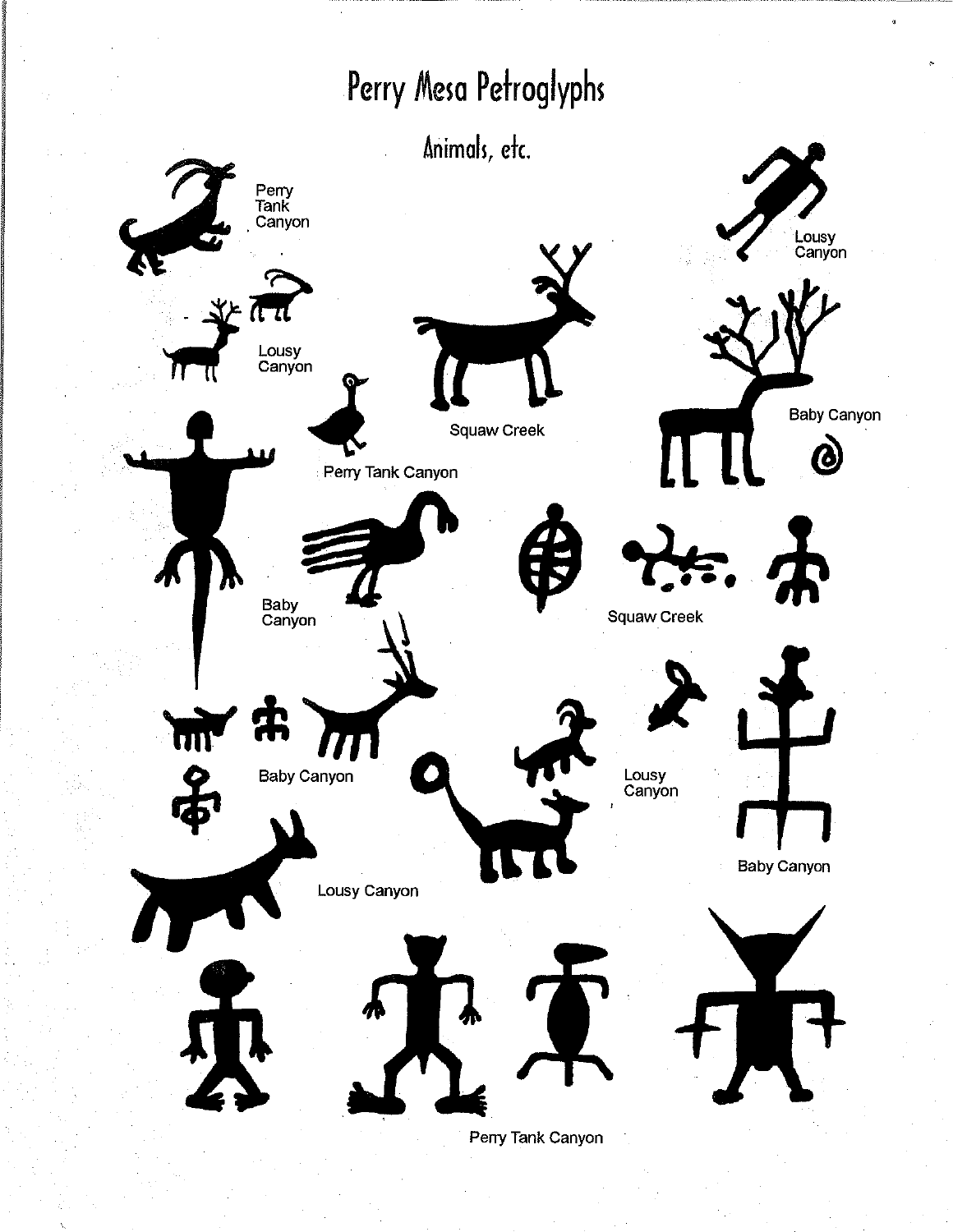# Perry Mesa Petroglyphs

A Few Odd Ones...

r ,

|<br>|-<br>|-<br>|<br>|<br>|<br>|